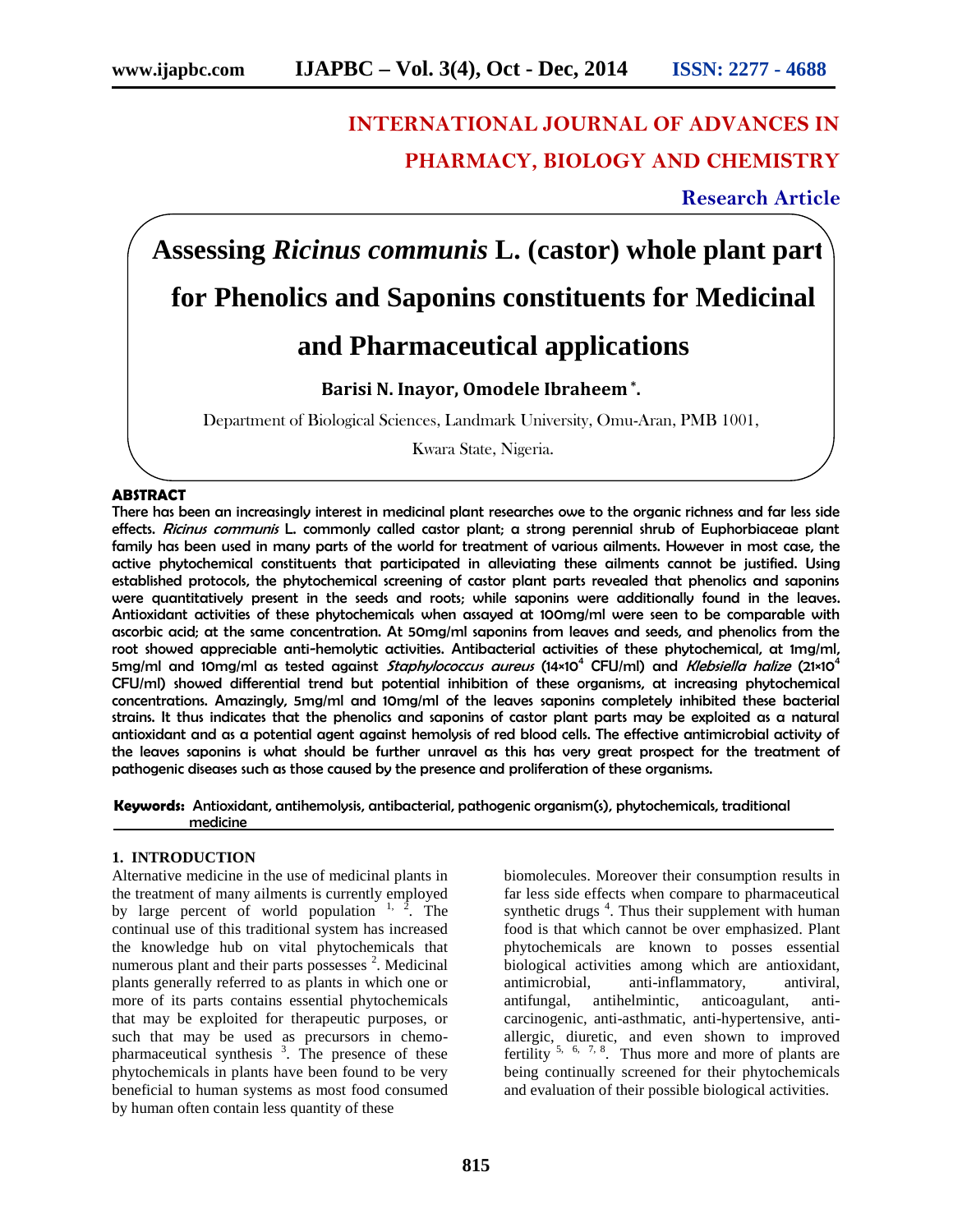*Ricinus communis* L. generally called castor plant is one of tropical flowering plant species of spurge family Euphorbiaceae and has been found to grow widely across the world  $\degree$ . It is a tall shrub of about 2 – 4 meters high, and its leaves are about 15- 45 cm long; long-stalked; palmate of  $5 - 12$  lobes with coarsely toothed segments (Figure 1). The different parts of the plant are been used by local communities and forest dwellers in the treatment of various ailments  $10, 11$ . Its prehistoric and modern therapeutic uses have been surveyed and reported and various parts of the plant such as root, stem, leaves, fruits, flowers, the complete aerial parts and the whole plant were shown to be used for medicinal purposes  $12<sup>2</sup>$ . The extracts from plant parts were shown to posses various valuable effects such as analgesic, diuretic, antidiarrhea, antiasthmatic, anthelmintic and many other medicinal benefits  $^{13, 14, 15, 16, 17, 18}$ . The leaves and roots extracts and the seed oil have been used in the traditional medicine as laxative, and in the treatments of headache, backache, rheumatism, abscesses, dropsy, warts, ringworms, hypoglycemia, inflammation and liver disorder  $^{13}$ ,  $^{19}$ . External application of the leaves extracts was shown to increase milk flow in nursing mothers while the oil supports pregnancy labour, resulting in quick delivery  $19,20$ .

Phenolics also referred to as polyphenolics are phytochemicals that contributes generally to the pigmentation of plants and their fruits, and were found to assist plants defence mechanisms against pathogens, herbivory attacks and combating abiotic stresses  $21, 22, 23, 24$ . Saponin on the other hand was coined from Latin word "sapo" which literally means soap. This was due to the fact that they form soaplike foams when shaken in water, thus saponins are defined as biological compounds with foaming characteristics  $^{24}$ . They are high molecular weight, non- volatile surface-active compounds, and are widely distributed in numerous plants  $^{25, 26, 27}$ .

Phenolics and saponins, just like their counterpart phytochemicals have been shown to have varieties of biological activities in human; such as outline previously. However limited information still exist as regards these, as most research works are mainly in qualitative terms of a particular plant part and not exactly on the distributions and quantities of the phytochemicals in the different plant parts. Furthermore, most of the works are solely on evaluating the biological activities of crude extract which is a mixture of so many phytochemicals. So knowing the phytochemical that is responsible for the reported biological activity is always dicey. Moreover, there are numerous classes of these phytochemicals, it is very likely that the class of a phytochemical present in a particular plant part may not necessary be present or be the same as in other parts of the plants. As an example, phenolics or saponins present in the stem may not necessarily be the same as the ones in the root or leaves, consequently they may not have the same biological activities. It is therefore imperative to screen various plant parts for a particular phytochemical and ascribe its biological activities accordingly.

Furthermore, information on whole plant profiling for phytochemicals is very limited. This study therefore seeks to study the distribution of phenolics and saponins in qualitative and quantitative terms, of the various plant parts (roots, stems, leaves, capsules and seeds) of *Ricinus communis* L. and also to unravel their biological activities as regards their antioxidant, antihemolysis and antimicrobial properties. We believe the amount of these phytochemicals present in the various plant parts will differ, so may their biological properties. Information obtained here will not only add to the existing knowledge of biological activities of phytochemicals, but may be exploited for medicinal or pharmaceutical preparations and applications.



**A typical** *Ricinus communis* **L. (Castor) plant found around Omu-Aran environment, Kwara State, Nigeria.**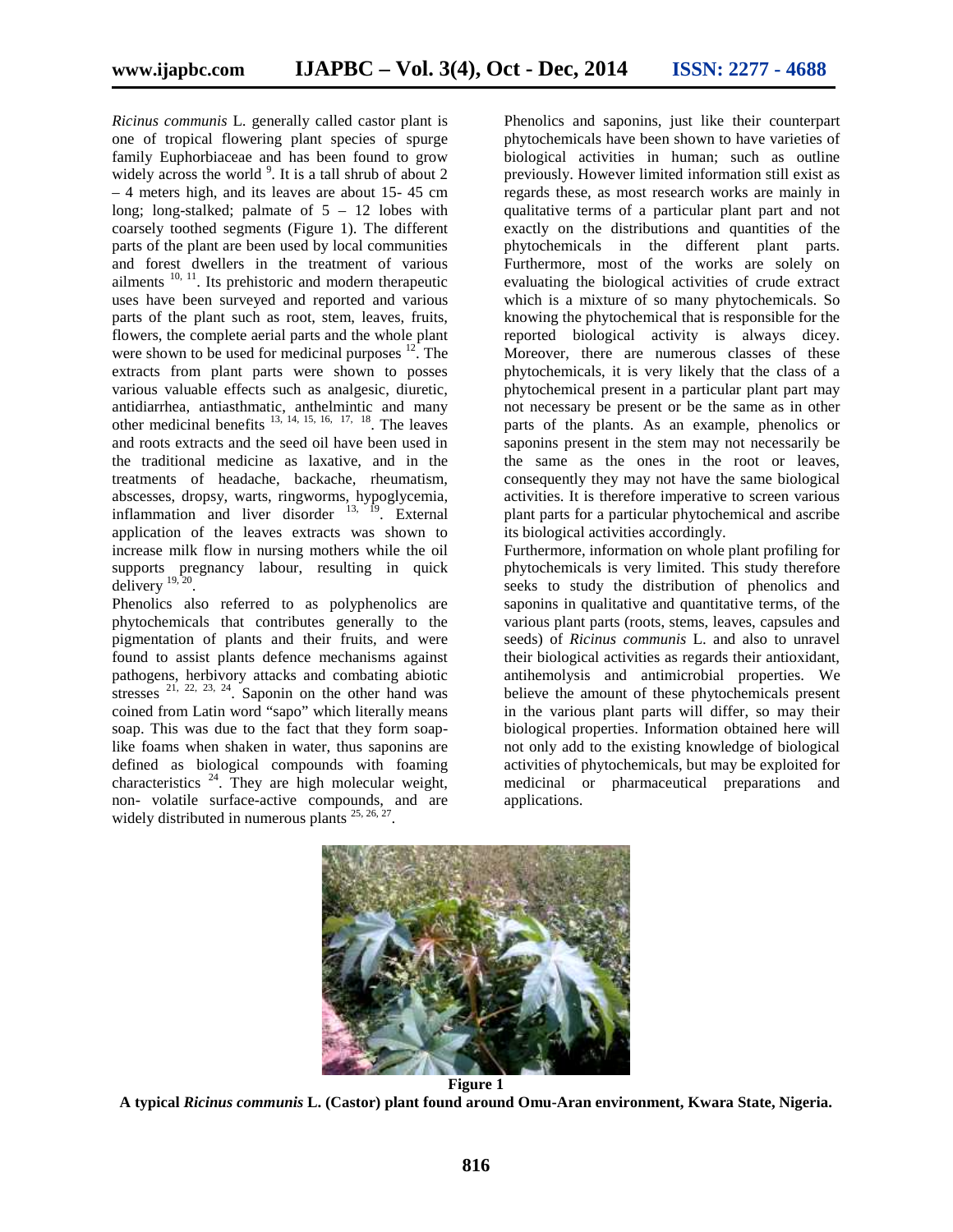## **2. MATERIALS AND METHODS**

#### 2.1. **Chemicals and Other Reagents.**

All reagents used were of analytical grade. 1,1- Diphenyl-2-picrylhydrazyl (DPPH), ascorbic acid, butyl hydroxyl anisole (BHA), sodium chloride, hydrogen peroxide, chloroform, diethyl ether, n butanol, petroleum ether, amyl alcohol, ethanol, methanol, ethylenediamine tetraacetic acid (EDTA), olive oil, nutrient agar were either from Sigma- Aldrich Chemie GMBH, Breckland Scientific or BDH Chemicals Limited.

#### 2.2. **Preparation of reagents**

- **Preparation of 100 ml 5% aqueous NaCl** 5 % aqueous NaCl was prepared by weighing 5 g of NaCl and dissolving in 100 ml of distilled water.
- **Preparation of 200 ml 20 % ethanol** 20 % ethanol was prepared by measuring 40 ml of ethanol and adding to 160 ml of distilled water.
- **Preparation of phosphate buffer saline (PBS; pH 7.4)**

One tablet of phosphate buffer saline from SIGMA was dissolved in 200 ml deionized water to yield 0.01 M phosphate buffer saline pH 7.4, according to the recommended manufacturer procedure.

 **Preparation of butylated hydroxyl anisole (BHA)**

200 mg of BHA powder was dissolved in 4ml ethanol to yield a final concentration of 50 mg/ml.

 **Preparation of 20 ml 10 mM hydrogen peroxide**  $(H_2O_2)$ 0.0068 g (22.67  $\mu$ l) of H<sub>2</sub>O<sub>2</sub> was pipette and

made up to 20 ml with distilled water to yield 10 mM of  $H_2O_2$ .

**Preparation of nutrient agar**

Nutrient Agar was prepared by weighing 28 g of the powder into conical flask and made to 1 Litre with deionized water. The mixture was allowed to dissolve totally and was sterilized by autoclaving for 15 minutes at 121  $^{0}$ C. It was then kept in water bath at  $47<sup>o</sup>C$  until further use.

#### 2.3. **Plant Material**

Whole plants of *Ricinus communis* L. were collected in March 2014 from Omu Aran town; which is about 88 kilometers South of Ilorin, the capital of Kwara State, Nigeria. It is located on Latitude 8°8' N and Longitude  $5^{\circ}6'$  E. The plant was identified and authenticated at the Herbarium of Department of Plant Biology, University of Ilorin, Kwara State,

Nigeria, and was given a voucher number of U1H00I/9652007. Healthy plants were uprooted from field and thoroughly washed in distilled water. The plants were dismembered into different parts (roots, stems, leaves, capsules and seeds), washed again with distilled water, blotted dry in-between clean sterile paper towel and oven dry in Genlab Oven (Genlab Ltd, Widnis, Cheshire, WA8 OSR) at  $50^{\circ}$ C until a constant weight was achieved. The dried plant parts were ground in electric blender (Waring Products Division, Torrington, USA), fine powder were stored separately in air tight properly labeled container until further use.

#### 2.4. **Preparation of plant parts extracts for qualitative determination of phenolics and saponins**

25 g of the finely ground powder of each plant parts (roots, stems, leaves and capsules) in separate sterile bottle were extracted each with 250 ml 100 % methanol. This was done by placing on a Stuart orbital shaker SSL1 (Bibby Scientific Ltd, UK) at 300 rmp and shaking vigorously for 48 hours at room temperature. The contents were allowed to settle and the supernatants were filtered through Whatman No. 1 filter paper. Resulting filtrates were centrifuged using a C5 bench top centrifuge (LW Scientific Inc. GA, USA) for 10 minutes at 1000 rpm to remove insoluble particles and any fatty layer. The supernatants were decanted and concentrated to about 10 % initial volume using a Stuart RE3008 water bath - rotary evaporator (Bibby Scientific Ltd, UK). The extracts in their individual labeled glass beakers were placed in Clifton water bath (Clifton Lab Equipment, UK) set at  $80^{\circ}$ C and were evaporated to dryness. The dried plant extracts were then stored individually in air tight containers.

For seed extract, 25 g of the finely ground *Ricinus communis* L. seed powder was soaked in 200 ml chloroform in conical flask, placed on a Stuart orbital shaker SSL1 (Bibby Scientific Ltd, UK) at 300 rmp and shaking vigorously for 2 hours at room temperature in order to remove the fats and oil present in the seed powder. This was allowed to settle and the supernatant which contain fats and oil was removed. This process was repeated twice using 100 ml chloroform. The resulting precipitate was dried using 100 ml diethyl ether (done twice), later spread on a sterile paper towel to ensure complete dryness of solvent before the commencement of the methanol extraction as previously described.

#### 2.5. **Qualitative determination of phenolics and saponins in plant parts**

Screening for presence or absence of phenolics and saponins in *Ricinus communis* L. plant parts were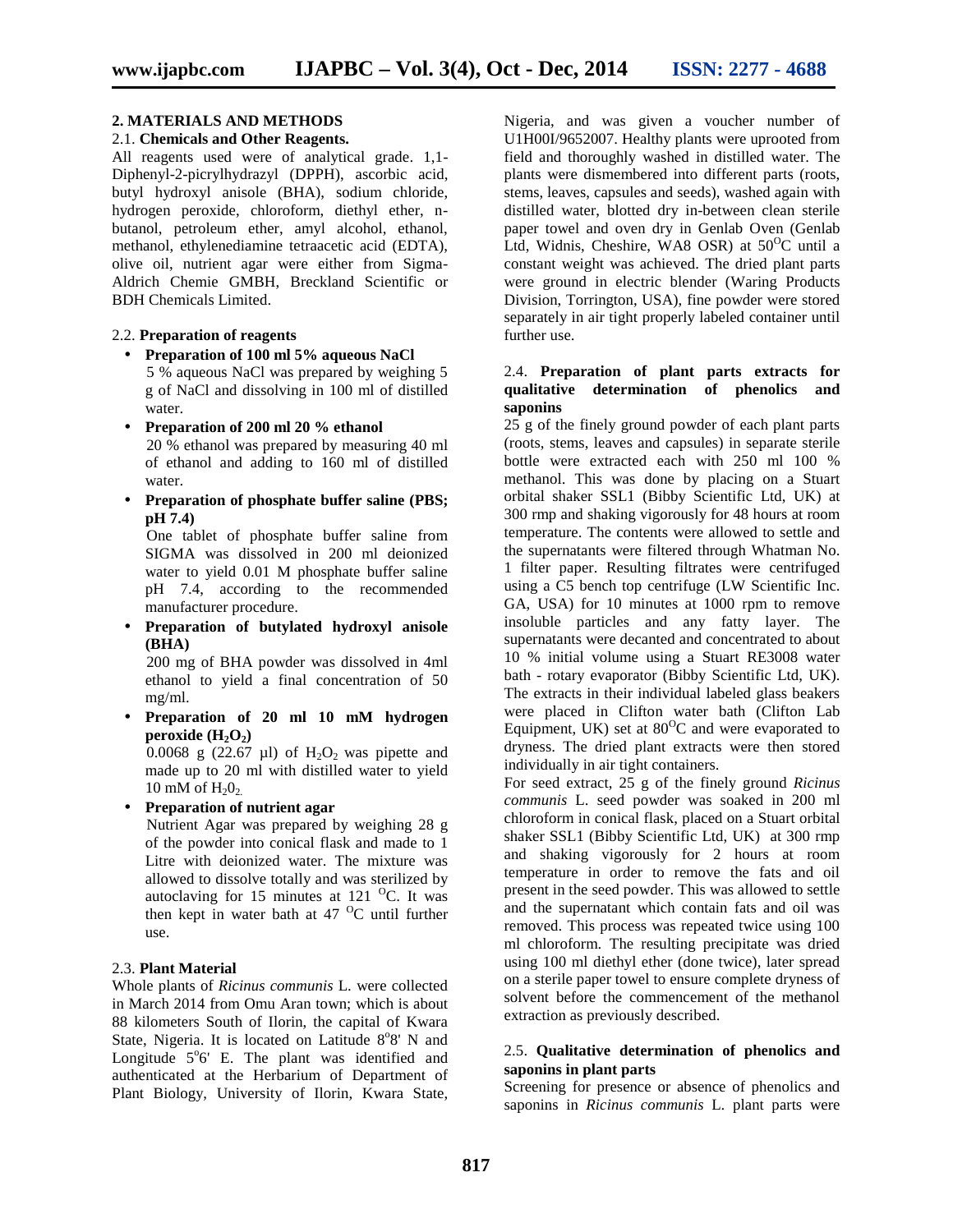carried out using the standard procedures as described in Sofowara<sup>1</sup>, Mace <sup>21</sup>, and Trease and Evans  $^{28}$ .

#### **Test for Phenolics**

Ammonium hydroxide test: 50 mg of each plant part extract was diluted separately in a test tube with 5 ml distilled water. 2 ml of ammonium hydroxide solution and 5 ml of concentrated amyl alcohol were added and left for 30 minutes in dark. Development of bluish green colour was a positive presence of phenolics.

Ferric chloride test: 50 mg of each plant part extract was diluted separately in a test tube with 5 ml distilled water. 10 drops of neutral 5 % ferric chloride solution was added par test tube. The development of dark green colour was an indication of presence of phenolics.

#### **Test for Saponins**

50 mg of each plant part extract was diluted separately in a test tube with 5 ml distilled water and was boiled in water bath for 2 minutes and filtered. The filtrate in test tube was shaken vigorously. The formation of a persistent froth indicates the presence of saponins. When frothing was mixed with 3 drops of olive oil and shaken vigorously, the formation of emulsion shows a characteristic of presence of saponins.

#### 2.6. **Quantitative determination of phenolics and saponins in plant parts**

*Ricinus communis* L. plant parts that gave positive test were further characterized for their quantity and expressed as percentage of the dried material, following the procedures as described in Okwu and Josiah  $^{29}$  for phenolics and Khan et al.  $^{30}$  for saponins.

#### **Phenolics quantification**

25 g of each ground plant parts powders were defatted separately in 500 ml of diethyl ether each using a soxhlet apparatus for 2 hours. The fat free samples were boiled separately in 500 ml of ether for 15 minutes for the extraction of phenolics components. 5 ml was taken from each extract and assayed as previously described in order to ascertain the presence of phenolics. The extracts were filtered and concentrated to 10 % of volume using a Stuart RE3008 water bath - rotary evaporator (Bibby Scientific Ltd, UK), the resulting extracts in their individual labeled glass beakers were placed in Clifton water bath (Clifton Lab Equipment, UK) set at  $80^{\circ}$ C and were evaporated to dryness. About 10 mg of each dried extract was dissolved in 1 ml distilled water and assayed as previously described in order to ascertain and confirm the presence of

phenolics. The dried extracts were obtained and weighed. The phenolic content of each extract was expressed as a percent of the starting dried plant material as follows:

% Phenolic content = 
$$
\left(\frac{\text{Weight of dried plant extract}}{\text{Weight of dried plant material}}\right) \times 100
$$

### **Saponins quantification**

25 g of each ground plant parts powders were weighed into separate conical flasks and 125 ml of 20 % aqueous ethanol added. The flasks were heated in water bath at  $55^{\circ}$ C for 4 hours with occasional stirring. The mixtures were separately filtered, the filtrates were kept and the residue re-extracted twice with 100 ml of 20 % aqueous ethanol. Each plant part filtrates were combined and reduced to 10 % of volume using a Stuart RE3008 water bath - rotary evaporator (Bibby Scientific Ltd, UK) and then transferred separately into 250 ml separatory flasks. 25 ml of diethyl ether was added into each flask and shaking vigorously. The diethyl ether layer was removed and this was repeated twice. The aqueous layer was recovered and 75 ml n-butanol was added and mixed thoroughly, and mixture washed twice with 12.5 ml of 5 % NaCl solution. The remaining solution was placed in hot water bath for solvent to evaporate, afterwards was placed in oven set at  $60^{\circ}$ C to evaporate completely to dryness. About 10 mg of each dried extract was dissolved in 1 ml distilled water and assayed as previously described in order to ascertain and confirm the presence of saponins. The dried extracts obtained were weighed. The saponins content of each extract was expressed as a percent of the starting dried plant material as follows:

$$
\% \text{Saponins content} = \left(\begin{array}{c} \text{Weight of dried plant extract} \\ \text{Weight of dried plant material} \end{array}\right) \times 100
$$

#### 2.7. **Antioxidant Assay**

The antioxidant potentials of the phenolics and saponins extracts were adjudged following the method as described by Brand-Williams et al. <sup>31</sup>. 1 ml of extract (50 mg/ml in methanol) was added to 3 ml of 0.1 M DPPH in methanol solution and mixed vigorously. The mixture was incubated in the dark for 30 minutes. Absorbance was measured at 517 nm using a Jenway UV/VIS spectrophotometer (Bibby Scientific Ltd, UK) with methanol as blank. 50 mg/ml and 100 mg/ml of ascorbic acid were used as the standard reference antioxidant compound to which the activities of the extracts were compared. Antioxidants neutralize the DPPH free radical by donating hydrogen atoms to the free radical and causing the colour of the reaction mixture to change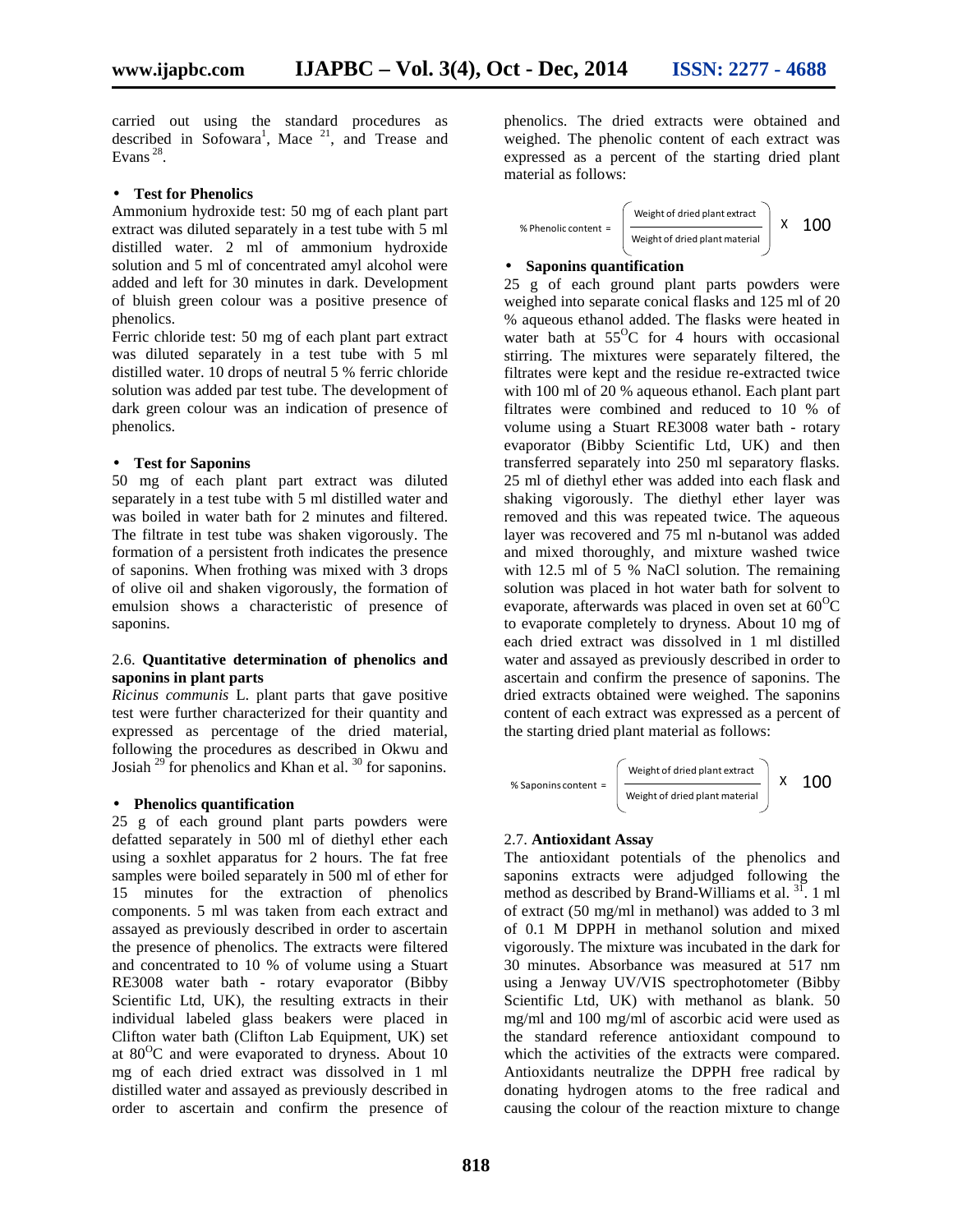from purple to yellow  $32$ . The degree of the discoloration indicates the scavenging potential of the antioxidants in the extracts. The anti-oxidant and free radical scavenging activities of the phenolics and saponins extracts as expressed in percent were calculated as:

% Antioxidant activity = 
$$
\left(1 - \frac{A_s}{A_c}\right) x
$$
 100

Where,  $A<sub>S</sub>$  is the absorbance value of extract sample  $+$  DPPH, and  $A_C$  is the absorbance value of only DPPH solution (the control).

#### 2.8. **Hemolysis Inhibition Assay**

This was carried out according to the method as described in Tedesco et al.  $33$ , with slight modification. Human blood sample  $(O)$  was collected from Blood Bank at the Medical Centre Landmark University, Omu Aran, Kwara State, Nigeria. The blood was aliquot in 5 ml into EDTA (ethylene diamine tetra acetic acid) bottles. The samples were centrifuged using C5 bench top centrifuge (LW Scientific Inc. GA, USA) at 3000 rpm for 10 minutes. This was to ensure the removal of plasma, platelets and buffy coat from the samples. The resulting red blood cells (RBC) were washed twice with cold PBS; pH 7.4. 2 ml of the RBC (which is about 1 x  $10^9$  cells) was used for hemolysis inhibition assay. Samples were prepared in test tubes as outlined in Table 1 below.

Assay mixtures were prepared for all the phenolics and saponins extracts (50 mg/ml), along with the butylated hydroxyl anisole (BHA; 50 mg/ml), negative and positive controls. The test tubes were incubated at room temperature with continuous shaking for 2 hours 30 minutes on Stuart orbital shaker SSL1 (Bibby Scientific Ltd, UK) at 100 rmp, afterwards the contents centrifuged at 2000 rpm for 10 minutes. The absorbance of the supernatant obtained was read at 540 nm. Percent hemolysis inhibition was calculated and compared with that of BHA. BHA is a known antioxidant with very high ability to prevent hemolysis; hence it was used as a standard to compare its activity on the RBC with that of the plant extracts.

The percent of hemolysis inhibition was calculated as follows:

$$
\frac{\text{Abs}_{\text{(Plant extract)}} - \text{Abs}_{\text{(Positive control)}}}{\text{Abs}_{\text{(Negative control)}} - \text{Abs}_{\text{(Positive control)}}} \times 100
$$

$$
\frac{\text{Abs}_{\text{(BHA)}} - \text{Abs}_{\text{(Positive control)}}}{\text{Abs}_{\text{(Negative control)}} - \text{Abs}_{\text{(Positive control)}}} \times 100
$$

Where in the negative control there was no hemolysis, whereas in the positive control there was hemolysis.

#### 2.9. **Antibacterial Assay**

The antibacterial activities of the plant extracts were evaluated against *Staphylococcus aureus* and *klebsiella halize* growth. The organisms were obtained from the Department of Microbiology, Landmark University, Omu-Aran, Kwara State, Nigeria. These organisms have been implicated in many human dreadful conditions, hence were used to ascertain possible antagonist action of the extracts on their proliferation.

To the nutrient agar kept at  $47^{\circ}$ C, appropriate quantities of phenolics and saponins extracts were separately mixed with 10ml agar to give final concentrations of 1 mg/ml, 5 mg/ml and 10 mg/ml, and were poured into separate sterile plates. This was done in triplicate.

The organisms were sub-cultured in nutrient broth maintained at  $37^{\circ}$ C in a Stuart orbital incubator S1500 (Bibby Scientific Ltd, UK). The sub-cultured were allowed to grow into their exponential phase before use. The amounts of microbial cells used were evaluated according to previous work reported in <sup>34</sup> that involves detecting bacteria culture turbidity at 540 nm and counting the number of cells against the optical density. The optical density for optical density. The optical density for *staphylococcus aureus* was 0.985 and *klebsiella halize* was 1.652, and this is approximately  $14 \times 10^4$ and  $21\times10^4$  colony forming unit (CFU)/ml respectively. Visualization of colony formation was employed, a volume of 200 µl of microbial cells of *Staphylococcus aureus* and *Klebsiella halize were* spread evenly over the surface of separate nutrient agar plates using a sterile glass tong. This volume was used in order to ensure that substantial amount of bacterial cells were used for the analysis. The plates were incubated in Stuart orbital incubator S1500 (Bibby Scientific Ltd, UK) for 24 hours at  $37^{\circ}$ C; without agitation. This was carried out in triplicate.The numbers of cells were visualized and counted after this period.

#### .2.10. **Statistical Analysis**

All analyzes were carried out in triplicates. Results were analyzed using the Graph Pad Prism software. Data were presented as mean  $\pm$  standard deviation (SD). Experimental results were further analyzed for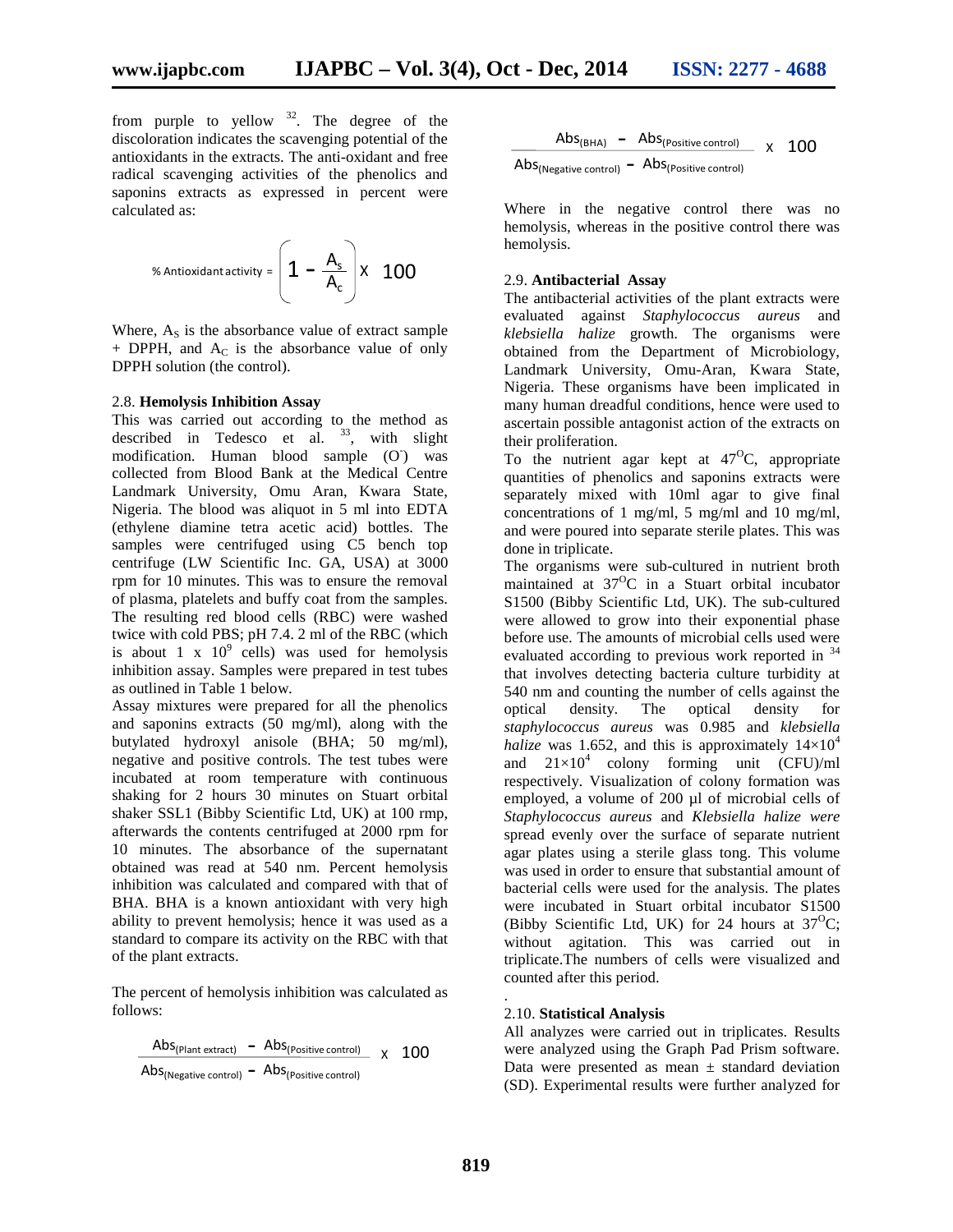correlation and test of significance by Student Paired t-test at P 0.05.

#### **3. RESULT**

#### 3.1 **Qualitative Analysis**

Qualitative analysis of the *Ricinus communis* L. plant parts methanolic extracts revealed the presence of phenolics in the seeds and root extracts, while saponins was present in the leaves, root, and seeds extracts, as presented in Table 2.

#### 3.2 **Quantitative Analysis**

The quantity of phenolics and saponins contents in the various *Ricinus communis* L. plant parts that showed positive results is as presented in Figure 2. For phenolics 6.6 % and 7.67 % were obtained for root and seeds extracts, while for saponins 7.2 %, 9.04 % and 6.7 % were obtained for root, leaves and seeds extracts, respectively.

#### 3.3 **Antioxidant Assay**

The antioxidant and free radical scavenging activities of the phenolics and saponins extracts as adjudged using DPPH method is presented in Figure 3. The roots phenolics and leaves saponins gave very comparable antioxidant activities (89.95 % and 93.33 %, respectively) as recorded for ascorbic acid; 50 and 100 mg/ml (79.16 % and 95.61 %, respectively). The other plant parts such as seeds phenolics (26.30 %) and roots and seeds saponins (38.11 % and 40.19 %, respectively) gave good activity as well, but were not as high when compared to ascorbic acid.

#### 3.4 **Hemolysis Inhibition Assay**

The percent hemolysis inhibition assay of red blood cells (RBC) shows that three of the five extracts, which include leaves and seeds saponins and roots phenolics gave positive antihemolysis activities, while the other two; roots saponins and seeds phenolics promoted hemolysis. The leaves (130 %) and seeds  $(175.8 \%)$  saponins and roots  $(216.5 \%)$ phenolics gave appreciable antihemolysis activities when compared with BHA (381.72 %) as shown in Figure 4. However, the roots saponins and seed phenolics promoted hemolysis by 25.52 % and 138.97 %, respectively.

#### 3.5 **Antibacterial Assay**

Table 3 shows the results as obtained from the antibacterial assays against pathogenic organisms; gram positive bacteria *Staphylococcus aureus* and gram negative bacteria *Klebsiella halize.* For these two organisms, continuous lawn of bacterial colonies were observed in the control plates, which however reduces in some of the plates containing the plant extracts, in some there was no clear difference with

control, while in some there was complete inhibition of bacterial growth. The observed bacterial continuous lawn colonies may be attributed perhaps to the morphological characteristics of the organisms or that the amount of bacterial cells inoculated onto the plates was high, hence the bacterial growth increase led to formation of continuous lawn. This phenomenon made it intricate to ascertain the number of cells present per plate, however judging by the cell proliferation, it was possible to see the inhibitory trend of the various concentrations of the *Ricinus communis* L. plant parts extracts on the bacteria survival and growth as illustrated in Table 3. The high amount of bacteria cells were used to ensure that considerable bacteria cells were used and to test the effectiveness of the extracts towards high bacteria population.

As shown above, there was a differential trend of bacterial growth inhibition. The seeds phenolics, and seeds and roots of saponins do not show any capable inhibitory effect on the bacteria survival and growth. The root phenolics showed inhibition at higher extracts concentrations, while the leaves saponins gave a tremendous inhibition of the two bacterial strains, which at 5 mg/ml concentration, there was complete inhibition of bacterial growth.

#### **4. DISCUSSION**

The medical and pharmacological actions of extracts from *Ricinus communis* L. parts been used from time memorial for treatment of various ailments could be said to be further strengthen and justified by this work. This work in part is related to previous work by Obumselu  $35$  where the presence of saponins in the leaves extracts of *Ricinus communis* L. was reported. However our reports further points to other parts of *Ricinus communis* L. that harbors this phytochemical, including phenolics.

The quantitative analyzes where the extraction method according to Okwu and Josiah  $30$  was employed and gave us higher yield of saponins when compared with the work reported in Obumselu  $35$  who used the method described by Harborne<sup>36</sup>. From our work 25 g of dried ground leaves material gave 9.04 % of saponins yield as compared to 0.46 % obtained in Okwu and Josiah  $30$  using 40 g of dried ground leaves material. Thus it may be advocated that method described in Okwu and Josiah<sup>30</sup> should be employed more for saponins extractions in order to obtain higher yield. Spectrophotometric quantification of phenolics using the Folin-Ciocalteau reagent method is also widely used, however interferences usually occurs as a result of the presence of other non-phenolic organic substances that may react with the Folin-Ciocalteau reagent to give an elevated phenolic concentrations Prior et al.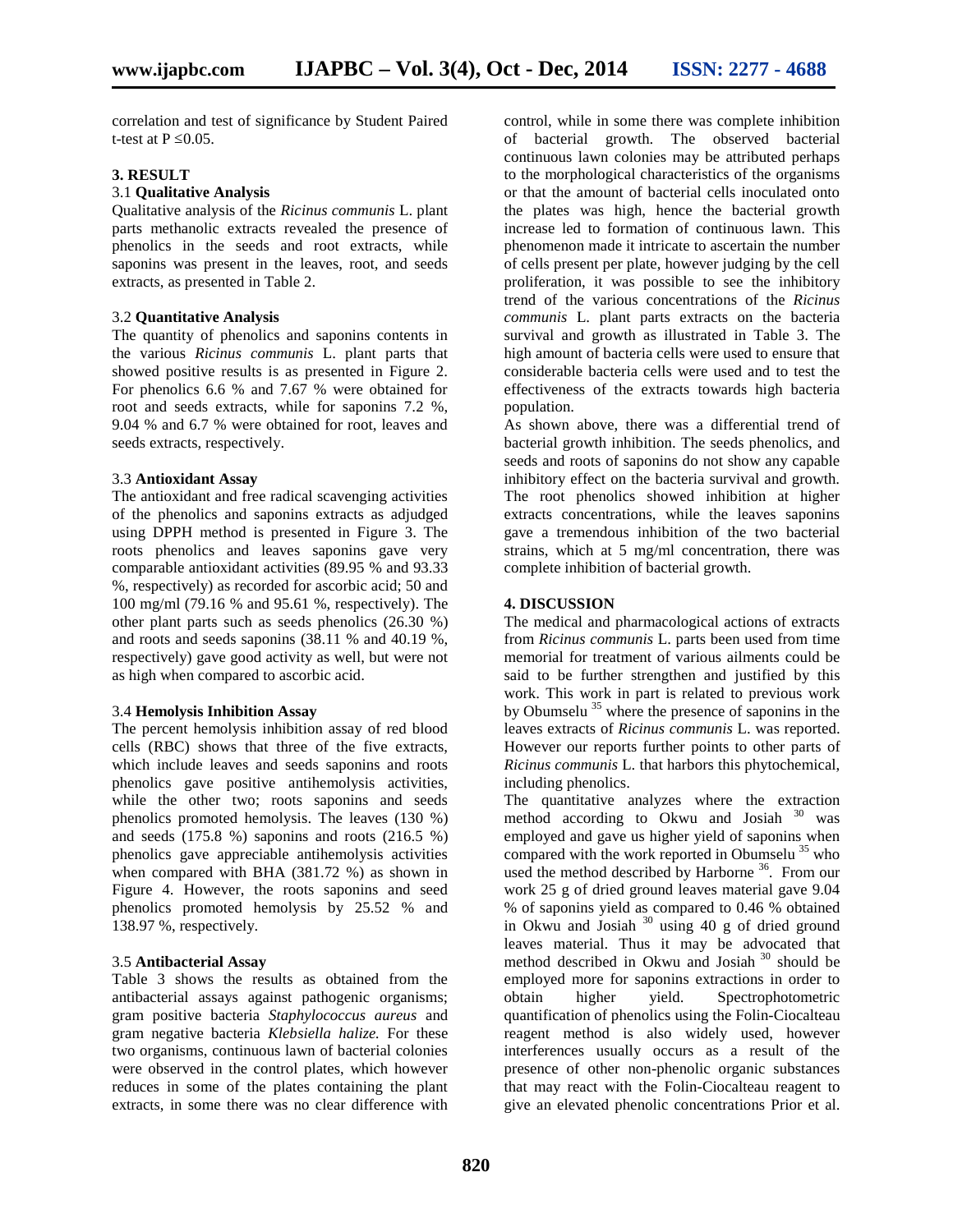<sup>37</sup>. Thus we believe weighing the dried sample and calculating the percentage yield as employed in this work will give a better and accurate content of the total phenolics.

Plants phytochemicals confers many beneficial biological activities to humans, such as those properties that have been previous described, which may include among many others antioxidants, antibacterial, antiviral, antifungal, anti-inflammatory, anticoagulant, etc. Saponins have been considered to help fight infections caused by parasites by boosting the immune system. This was attributed to the antioxidant activity of the non-sugar moiety of saponins <sup>38</sup>. Saponins was shown to bind and react with the cholesterol and cholesterol rich membranes of cancer cells; thereby preventing cholesterol to be reabsorbed into the system and excreted out of the body, and restricting cancer cells proliferation respectively <sup>38</sup>. This consequently reduces cancer and other cholesterol associated diseases such as stroke, heart and central nervous system diseases <sup>38</sup> . Phenolics on the other hand were shown to prevent diseases associated with oxidative stresses by mopping up the free radicals from biological system using their hydroxyl moieties on their phenolic ring 39 . Such properties among others include antiinflammation, anti-apoptosis and cardiovascular protection <sup>40</sup>. Phenolics are also used in combination with other natural compounds in cosmetics applications as exfoliants, blemish removal, antipruritic, skin lightening, topical anesthetic and in cosmetic surgery  $41$ . These have been attributed to the antioxidant potentials of phenolics  $41$ . Using the DPPH free radical method  $31$  to asses the antioxidant and free radical scavenging properties of phenolics and saponins of *Ricinus communis* L. parts, showed that the roots phenolics and leaves saponins have very good potential to scavenge free radicals as their activity are very similar to ascorbic acid, and as such they may be exploited in the treatment of degenerative diseases resulting from or associated with oxidative stresses. The other extracts; roots and seeds saponins and seeds phenolics though gave lower antioxidant activities, they may still be used in treatment of oxidative stress diseases, it may just mean that the amount that will be used may be slightly higher compared to roots phenolics and leaves saponins.

Red blood cells (RBCs) are often subjected to oxidative damages by reactive oxygen species [such as  $O_2$ , OH NO, ONOO, RO(O), LO(O) and  $H<sub>2</sub>O<sub>2</sub>$ , owe to the presence of high amounts of polyunsaturated fatty acids at their outer membranes and the hemoglobin molecules redox potentials that is associated with  $O_2$  transport that consequent results in the hemolysis of the RBCs leading to numerous

cardiovascular illness <sup>42, 43</sup>. Phytochemicals with very good antioxidant properties have proven to protect or increase resistance of RBCs to oxidative damages  $43$ , <sup>44</sup>. This work showed that leaves and seeds saponins and roots phenolics are potential anti oxidative stress compounds as they protected the RBCs from hemolysis in a very close range to butylated hydroxyl anisole (BHA). Hemolysis was however promoted by the seeds phenolics and roots saponins. This hemolytic action was previously reported in Oda et al.<sup>45</sup> , but this work has shown that not all saponins will promote hemolysis. This has revealed that the saponins in the roots, leaves and seeds, and the phenolics in the root or seeds may not necessarily have the same total chemical composition with one another, although they may belong to the same class of phytochemicals.

The fact that bacteria genera are assuming higher level of resistance to conventional synthetic drugs has made the screening of new antimicrobial compound from natural products a great priority in therapeutic medicine. This study shows the great potentials that the saponins and phenolics extracts have on the growth proliferation of the two studied pathogenic bacteria; *Staphylococcus aureus* and *Klebsiella halize*. Differential inhibition of these two bacteria were observed when treated with the *Ricinus communis* L. parts extracts, however of prominence were the root phenolics and seed saponins that showed increased inhibition of the organisms at extract concentration (Table 3). Remarkably inhibitory results were seen at 5 mg/ml and 10 mg/ml of leaves saponins that completely inhibited the growth of the organisms. The potential antibacterial activity of *Ricinus communis* L. is well documented  $^{7, 13, 15, 16, 17}$ ; however these assays were carried out using crude extracts which doesn't involved one phytochemical, but a collection that may have worked together to confer the reported antimicrobial activity. Thus, this work revealed that phenolics and saponins extracts of *Ricinus communis* L. parts could be exploited for their antibacterial activity. More importantly the leaves saponins that completely inhibited the bacteria growth at just 5 mg/ml is worthy investigating further for its other biological properties such as antifungal, antiviral, anticoagulant, anti-hypercholesterolaemic activities. The fact that it could completely inhibit both gram positive bacteria; *Staphylococcus aureus* and gram negative bacteria; *Klebsiella halize* is an indication that it could have a wide range of inhibition on many other bacteria, and more importantly its inhibitory potential on enteric pathogenic bacteria may assist in curbing the current menace of antibiotics resistance bacteria strains. It will be of great medical significance if *in-vitro* / *in-vivo* cytotoxicological test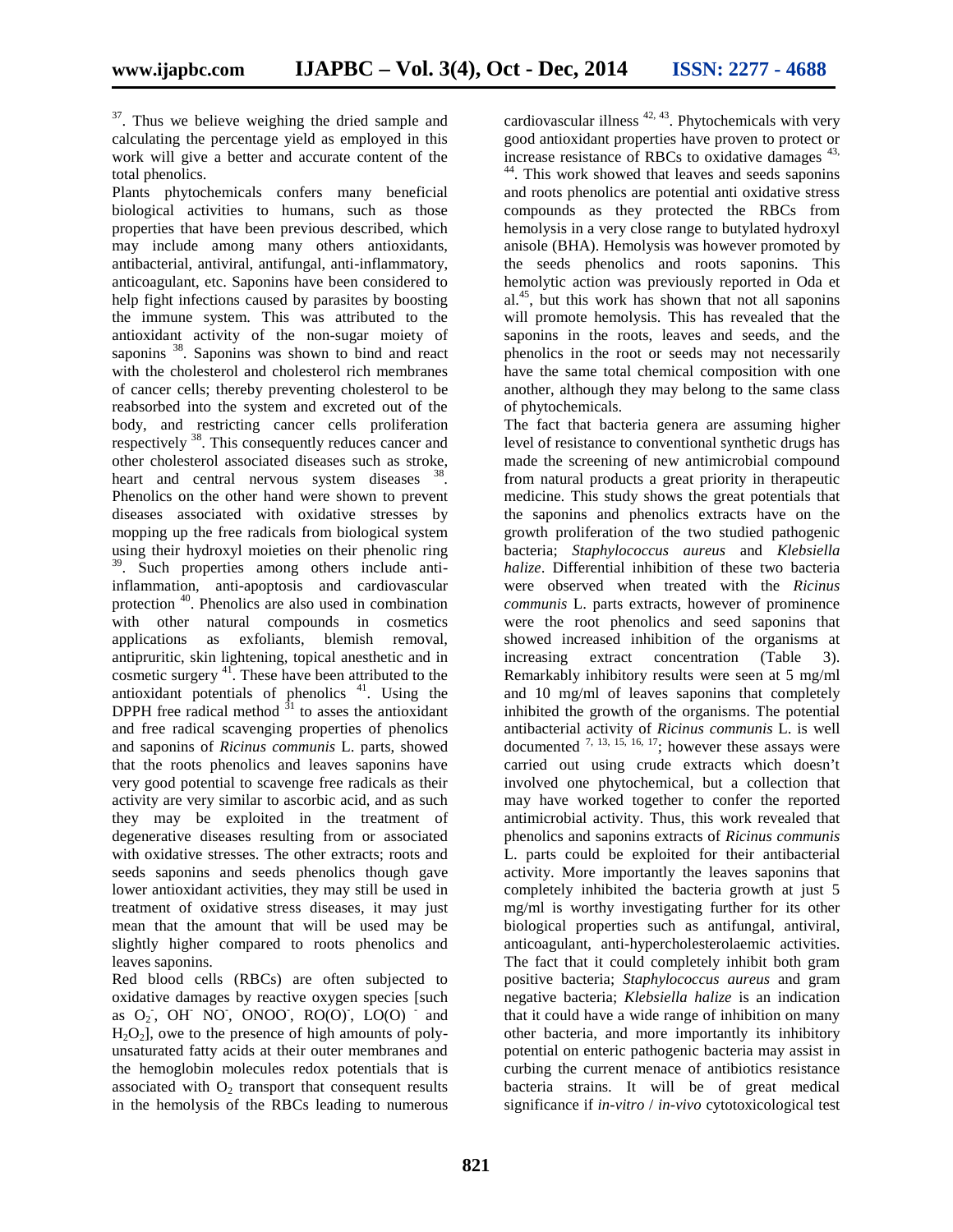could be carried out in order to establish the safety and tolerance of its human oral use and to further purify and characterize the saponins in order to know it's molecular and structural properties and establishes its mechanism of action. These properties may be exploited in the design of synthetic drugs that may confer similar biological activities.

#### **5. CONCLUSION**

This work has shown that *Ricinus communis* L. parts is a great source of essential phytochemicals like phenolics and saponins. It lends a great support to its tradition use in treatment of ailments since it contains essential phytochemicals with great biological activity that may aid in the relief of these sicknesses. Owe to its ease of cultivation and survival in virtually all vegetations, *Ricinus communis* L. could be produce enormously and these phytochemicals extracted. The extracts may be used for therapeutic purposes or use in combination therapy along with other pharmaceutical formulations. This may help in reducing cost of treatment as compared to synthetic drugs that often comes with lots of side effects. This work has evaluated the distribution of phenolics and saponins in the various parts of *Ricinus communis* L. and the obtained high antioxidant, antihemolytic and antibacterial activities are worth been noted, and should be put to judicious medical and pharmaceutical applications.

#### **6. ACKNOWLEDGMENTS**

The authors are grateful for the laboratory spaces provided by Landmark University, Nigeria and technical assistances by the laboratory Technologist, Department of Biological Science Landmark University, Nigeria.

| Tremorysis Assay sample preparation |                |                          |                   |                |                 |                          |  |  |  |  |
|-------------------------------------|----------------|--------------------------|-------------------|----------------|-----------------|--------------------------|--|--|--|--|
|                                     | <b>RBC</b>     | <b>PBS</b>               | 10 <sub>m</sub> M | <b>Plant</b>   | <b>Methanol</b> | <b>BHA</b>               |  |  |  |  |
|                                     |                | $\left($ pH 7.4)         | $H_2O_2$          | extract        |                 |                          |  |  |  |  |
|                                     |                |                          |                   |                |                 |                          |  |  |  |  |
| A (negative control)                | $2 \text{ ml}$ | $1.1$ ml                 | $\blacksquare$    | $\blacksquare$ | 1 <sub>m</sub>  | $\overline{\phantom{a}}$ |  |  |  |  |
|                                     |                |                          |                   |                |                 |                          |  |  |  |  |
| <b>B</b> (positive control)         | $2 \text{ ml}$ | 1.0 <sub>m</sub>         | $0.1$ ml          | $\blacksquare$ | 1 <sub>m</sub>  | $\blacksquare$           |  |  |  |  |
|                                     |                |                          |                   |                |                 |                          |  |  |  |  |
| C (plant extract;                   | 2 <sub>m</sub> | $\overline{\phantom{0}}$ | $0.1$ ml          | 1 ml           | ۰               | $\blacksquare$           |  |  |  |  |
| $50$ mg/ml)                         |                |                          |                   |                |                 |                          |  |  |  |  |
|                                     |                |                          |                   |                |                 |                          |  |  |  |  |
| $D$ (BHA; 50mg/ml)                  | $2 \text{ ml}$ | $\blacksquare$           | $0.1$ ml          | $\blacksquare$ | ۰               | 1 <sub>m</sub>           |  |  |  |  |

**Table 1 Hemolysis Assay sample preparation**

**Table 2 Result of phytochemical screening of methanolic extracts of** *Ricinus communis* **L. Plant parts.**

| <b>Plant Parts</b>                   | <b>Phenolics</b> | <b>Saponins</b> |  |  |  |
|--------------------------------------|------------------|-----------------|--|--|--|
| <b>Roots</b>                         |                  |                 |  |  |  |
| <b>Stems</b>                         |                  |                 |  |  |  |
| <b>Leaves</b>                        |                  |                 |  |  |  |
| <b>Capsules</b>                      |                  |                 |  |  |  |
| <b>Seeds</b>                         |                  |                 |  |  |  |
| Key: $(+)$ ; Present, $(-)$ ; Absent |                  |                 |  |  |  |

**Table 3**

## **Antibacterial analyzes of various concentrations of** *Ricinus communis* **L. plant parts extracts**

| Phytochemicals  | Staphylococcus aureus |                   |                    | Klebsiella halize |                   |                    |
|-----------------|-----------------------|-------------------|--------------------|-------------------|-------------------|--------------------|
|                 | $1 \text{ mg/ml}$     | $5 \text{ mg/ml}$ | $10 \text{ mg/ml}$ | $1 \text{ mg/ml}$ | $5 \text{ mg/ml}$ | $10 \text{ mg/ml}$ |
| Roots phenolics | --                    | $+$               | $++$               | --                | $^{+}$            | $^{+}$             |
| Seeds phenolics | --                    | --                | $+$                | --                |                   | --                 |
| Leaves saponins | $+$                   | **                | **                 | $\overline{+}$    | **                | **                 |
| Roots saponins  |                       | --                | $+$                | --                |                   |                    |
| Seeds saponins  |                       | ┿                 | $++$               |                   |                   |                    |

Key: (--); No inhibition,  $(+)$ ; Inhibition,  $(++)$ ; Strong inhibition,  $(**)$ ; complete inhibition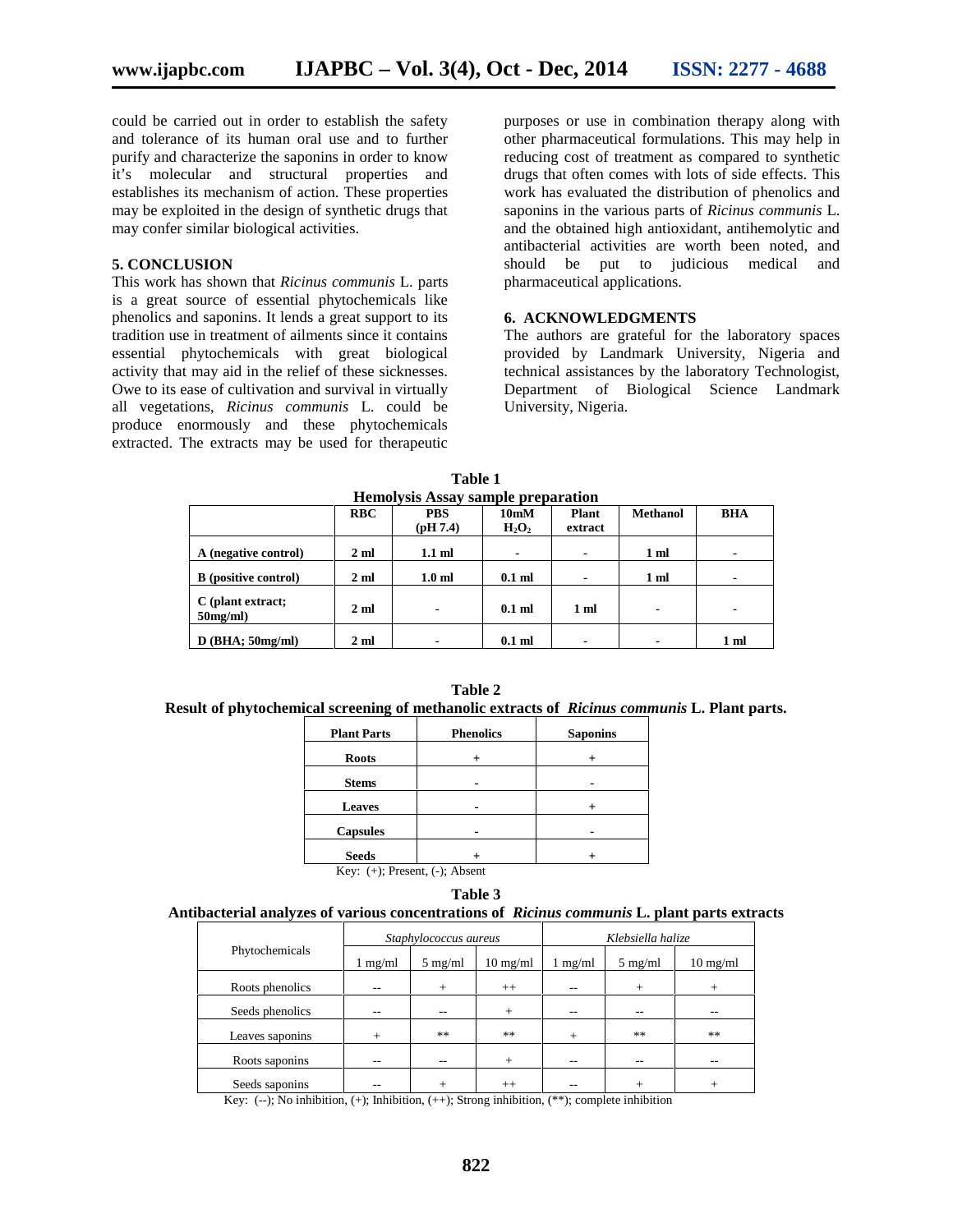

**Quantitative analyzes of phenolics and saponins contents in the different** *Ricinus communis* **L. plant parts**

**extracts. Results are the average of means (n = 5), and represented as mean ± standard deviation.**



**Figure 3**

**Antioxidant and free radical scavenging activity of** *Ricinus communis* **L. plant parts extracts. The experiment was carried out in triplicates. Values were the averages of means, and represented as mean ± standard deviation. Statistical analyses was carried out using student paired T-test. Results were considered statistically significant at p** 0.05.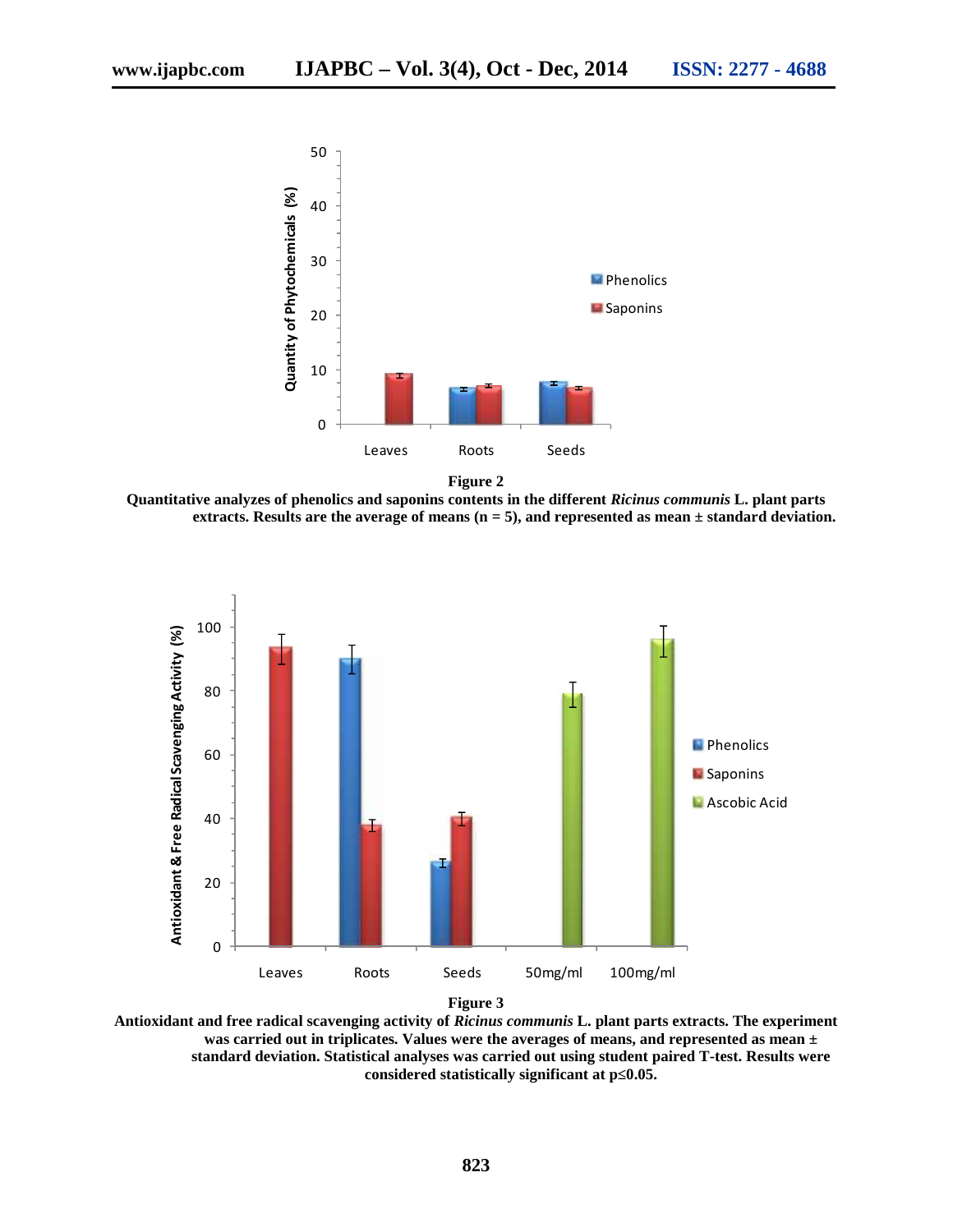

**Figure 4**

**Hemolysis inhibition assay of** *Ricinus communis* **L. plant parts extracts on human RBC. The experiment was performed in triplicates. Values were the averages of means, and represented as mean ± standard deviation. Statistical analyses was carried out using student paired T-test. Results were considered statistically significant at p** 0.05.

#### **7. REFERENCES**

- 1. Sofowara A. Medicinal Plants and Traditional Medicine in Africa. Spectrum Books Ltd, Ibadan, Second Edition 1993
- 2. Tiwara S. Plants: A Rich Source of Herbal Medicine. Journal of Natural Products, 2008; 1:27-35.
- 3. Bentley R, Trimen H. Medicinal Plants. International Journal of PharmTech Research, 2007; 4 (4):478–480.
- 4. Kennedy DO, Wightman EL. Herbal Extracts and Phytochemicals: Plant Secondary Metabolites and the Enhancement of Human Brain Function1. Advances in Nutrition, 2013; 2: 32–50.
- 5. Marjorie C. Plant products as antimicrobial agents. Clinical Microbiology Reviews, 1996; 12: 564-582.
- 6. Farombi EO. African indigenous plants with chemotherapeutic properties and biotechnological approach to the production of bioactive production of bioactive prophylactic agents. African Journal of Biotechnology, 2003; 2: 662-671.
- 7. Islam T, Bakshi H, Sam S, Sharma E, Hameed B, Rathore B, Gupta A, Ahirwar S, Sharma M. Assessment of antibacterial potential of leaves of *Ricinus communis* against pathogenic and dermatophytic bacteria. International Journal of Pharma

Research and Development, 2010; 1(12): 1- 7.

- 8. Rao MU, Sreenivasulu M, Chengaiah B, Reddy KJ, Chetty CM. Herbal medicines for diabetes mellitus: A Review. International Journal of PharmTech Research, 2010; 2:1883-1892.
- 9. Eudmar MJ, Ismael MS, Fernandes, Caio SS, Luciene XM, Rogerio AP, Patricio BM, Benito SB. Toxicity of castor bean (*Ricinus communis*) pollen to honeybees. Agriculture Ecosystems and Environment, 2011;141: 221–223.
- 10. Nath S, Choudhury MD, Roychoudhury S, Talukdar AD, Sirotkin AV, Bakova Z, Kadasi A, Maruniakova N, Kolesarova A. Restorative Aspect of Castor plant on Mammalian Physiology: A Review. Journal of Microbiology, Biotechnology and Food Sciences, 2011; 1 (2): 236-243.
- 11. Jena J, Gupta AK: *Ricinus communis* Linn: A Phytopharmacological review. International Journal of Pharmacy and Pharmaceutical Sciences, 2012; 4(4): 25-28.
- 12. Scarpa A, Guerci A. Various uses of the Castor oil plant (*Ricinus communis* L.). A Review*.* Journal Ethnopharmacology, 1982; 5:117-137.
- 13. Kensa VM, Syhed YS. Phytochemical screening and antibacterial activity on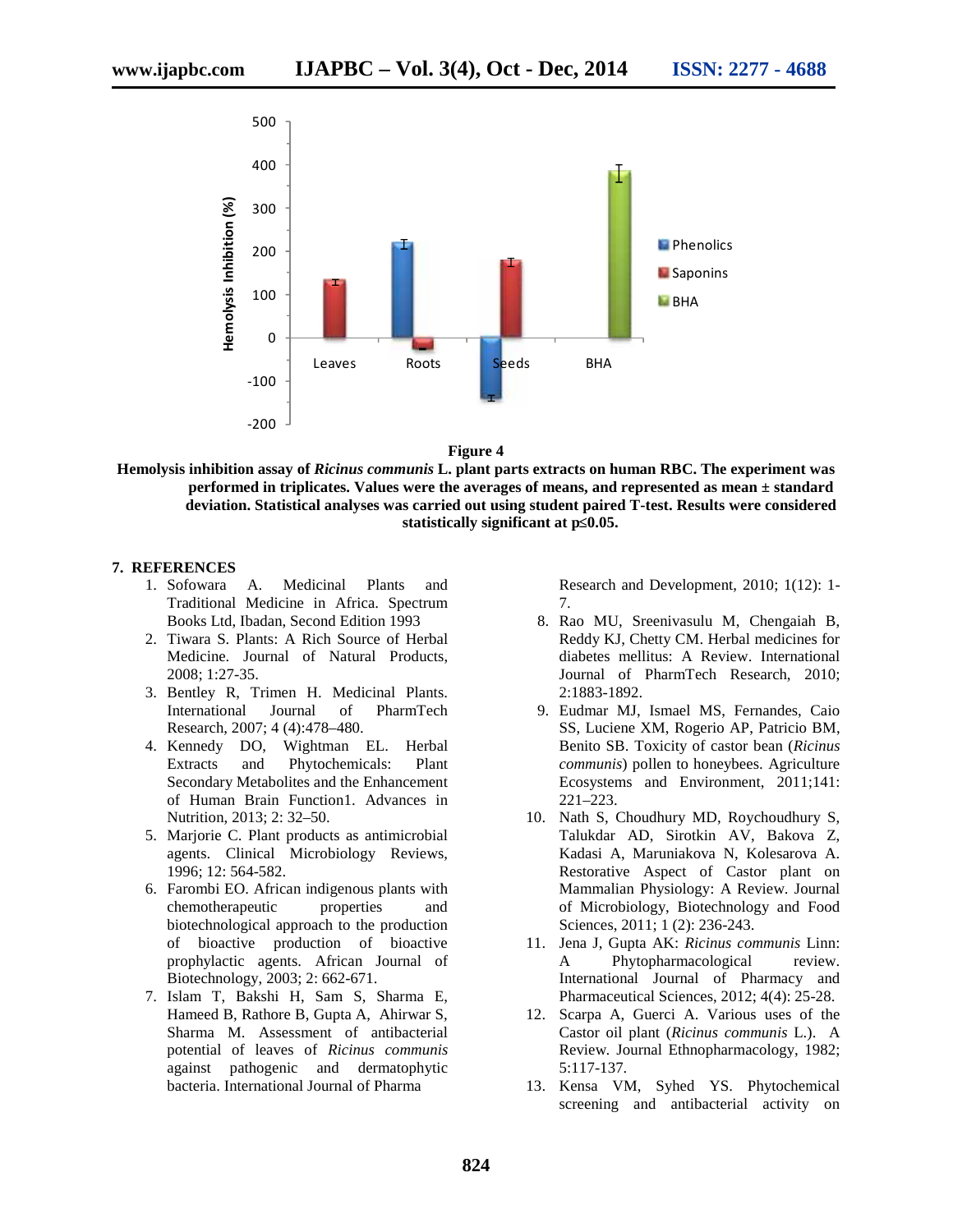*Ricinus communis* L. Plant Sciences Feed, 2011; 1 (9):167-173

- 14. Taur DJ, Patil RY: Antiasthmatic activity of *Ricinus communis* Leaves and Roots. Asian Pacific Journal of Tropical Biomedicine, 2011; 1(1): S13- S16.
- 15. Naz R, Bano A. Antimicrobial potential of *Ricinus communis* leaf extracts in different solvents against pathogenic bacterial and fungal strains. Asian Pacific Journal of Tropical Biomedicine, 2012; 2(12): 944-947
- 16. Khursheed R, Naz A, Naz E, Sharif H, Rizwani GH. Antibacterial, antimycelial and phytochemical analysis of *Ricinus communis* Linn, *Trigonella foenum grecum* Linn and Delonix regia (Bojer ex Hook.) Raf of Pakistan. Romanian Biotechnological Letters, 2012; 17(3): 7237 – 7244.
- 17. Jeyaseelan EC, Jashothan PT. In vitro control of *Staphylococcus aureus* (NCTC 6571) and *Escherichia coli* (ATCC 25922) by *Ricinus communis* L. Asian Pacific Journal of Tropical Biomedicine, 2012; 2(10): 717-721
- 18. Rana M, Dhamija H, Prashar B, Sharma S: *Ricinus communis* L. A Review. International Journal of PharmTech Research, 2012; 4(4): 1706-1710.
- 19. Williamson EM: Major Herbs of Ayurveda. Churchill Livingstone, New York, 2002
- 20. Azhari S, Pirdadeh S, Lotfalizadeh M, Shakeri MT. Evaluation of the effect of castor oil on initiating labor in term pregnancy. Saudi Medical Journal, 2006; 27(7):1011 -4.
- 21. Mace ME: Histochemical localization of phenols in healthy and diseased banana roots. Physiological Plant, 1963; 16:915-925
- 22. Prior RL, Wu X, Schaich K. Standardized methods for the determination of antioxidant capacity and phenolics in foods and dietary supplements. Journal of Agricultural and Food Chemistry, 2005; 53:4290 – 4302
- 23. Han X, Shen T, Lou H: Dietary Polyphenols and Their Biological Significance. International Journal of Molecular Sciences, 2007; 8(9): 950-988.
- 24. Doughari JH. Phytochemicals: Extraction Methods, Basic Structures and Mode of Action as Potential Chemotherapeutic Agents. In: Phytochemicals - A Global Perspective of Their Role in Nutrition and Health, 2012: 449-510.
- 25. Fenwick GR, Price KR, Tsukamoto C, Okubo K. Saponins. In: Toxic Substances in Crop Plants, D'Mello JPF, Duffus CM,

Duffus JH, (Eds.) The Royal Society of Chemistry, 1991, 285-327.

- 26. Hostettmann VK, MarstonA. Saponins, Cambridge University Press, Cambridge 1995.
- 27. Hu J, Lee SO, Hendrich S, Murphy PA. Quantification of Group B Soya Saponins by High Performance Liquid Chromatography. Journal of Agriculture and Food Chemistry, 2002; 50: 2587-2594.
- 28. Trease GE, Evans WC. Pharmacognosy. Braille Tridel and Macmillan Publishers, Second Edition 1989.
- 29. Khan MSA, Hasan MW, Shereen M, Sultana T, Dastagir IM, Ali AJ, Qureshi S, Ghori SS and Hussain SA. Anti-Nociceptive effect of Terminalia coriacea (ROXB.) WT. & ARN. Leaf methanolic extract. Pharmacologyonline, 2001; 1:1176 – 1189.
- 30. Okwu DE, Josiah C. Evaluation of the Chemical Composition of two Nigerian Medicinal Plants. Africa Journal of Biotechnology, 2006; 5:357-361.
- 31. Brand-Williams W, Cuvelier ME, Berset C. Use of a free radical method to evaluate antioxidant activity. Food Science and Technology-Lebensmittel, 1995; 28(1): 25- 30.
- 32. Naik GH, Priyadarsini KI, Satav JG, Banavalikar MM, Sohoni PP, Biyani MK and Moham H. Comparative antioxidant activity of individual herbal components used in Ayuryedic medium. Journal of Phytochemistry, 2003; 63: 97-104.
- 33. Tedesco I, Russo M, Russo P Iacomino G, Russo G L, Carraturo A, Faruolo C, Moio L, Palumbo R: Antioxidant effect of red wine polyphenols on red blood cells. Journal of Nutritional Biochemistry, 2000; 10(2):114- 119.
- 34. Calculating bacterial populations using total counts. https://www.school portal.co.uk/GroupDownloadFile.asp?Group Id=52706&ResourceId=391834 [accessed  $4<sup>th</sup>$  of June, 2014]
- 35. Obumselu FO, Okerulu IO, Onwukeme VI, Onuegbu TU, Eze RC: Phytochemical and Antibacterial analysis of the leaf extracts of *Ricinus communis*. Journal of Basic Physical Research, 2011; 2(2): 68-69.
- 36. Harborne JBO: Phytochemical Methods. A Guide to Modern Techniques of Plant Analysis.Chapman and Hall, New York, Edition 3, 1998: 49- 188.
- 37. Prior RL, Wu X, Schaich K. Standardized methods for the determination of antioxidant